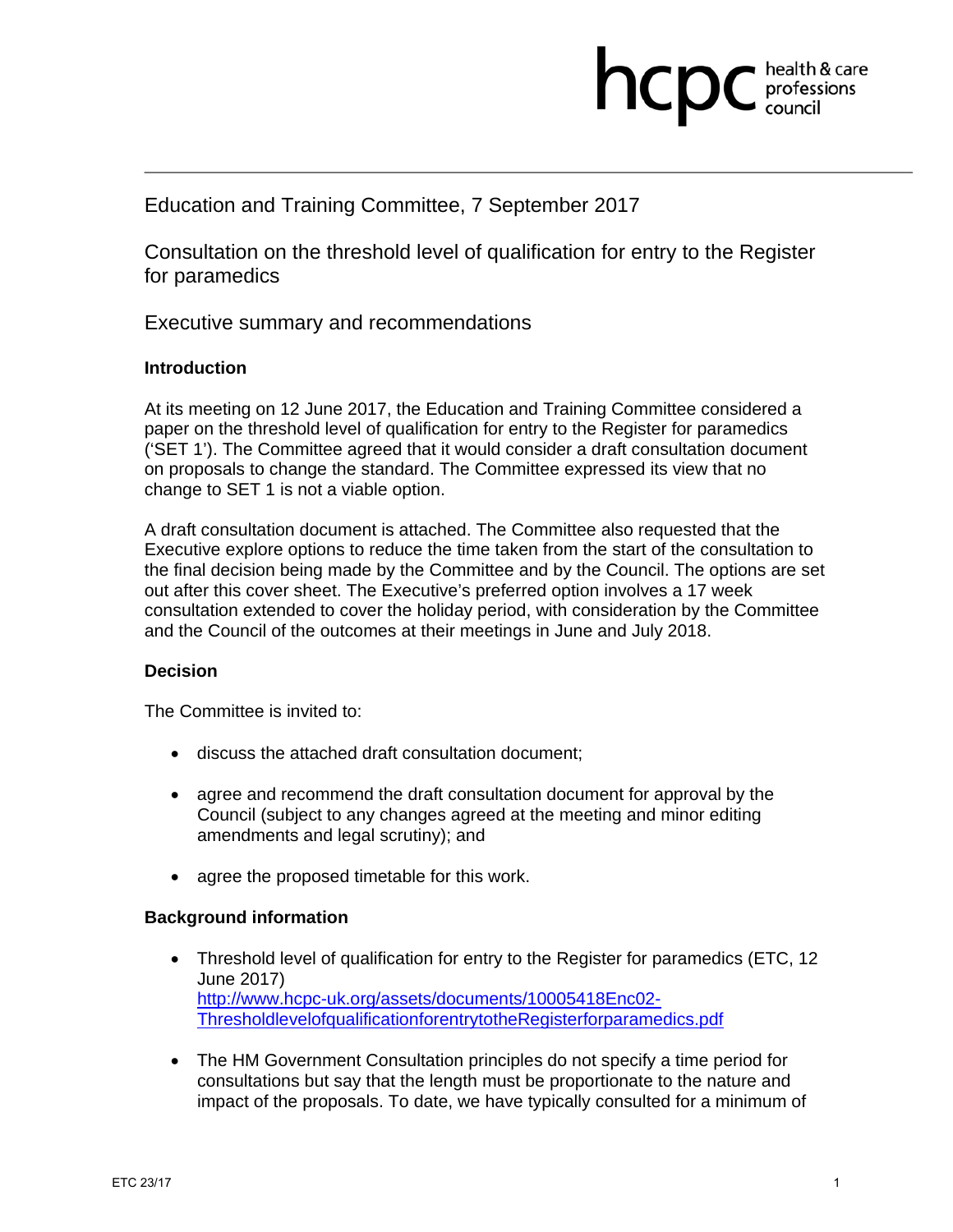12 weeks (the previous benchmark) unless there are good reasons (agreed by the Council) to do otherwise.

#### **Resource implications**

- Resource implications include arranging the consultation; analysing the responses; and communicating with stakeholders.
- The resource implications are accounted for in Policy and Standards and Communications planning for 2017-18 and will be included in planning for 2018- 19.

# **Financial implications**

- Laying out of the amended standards and guidance (if changes are subsequently agreed).
- These financial implications will be accounted for in Policy and Standards and Communications planning for 2018-19.

## **Appendices**

As outlined in draft consultation document

## **Date of paper**

25 August 2017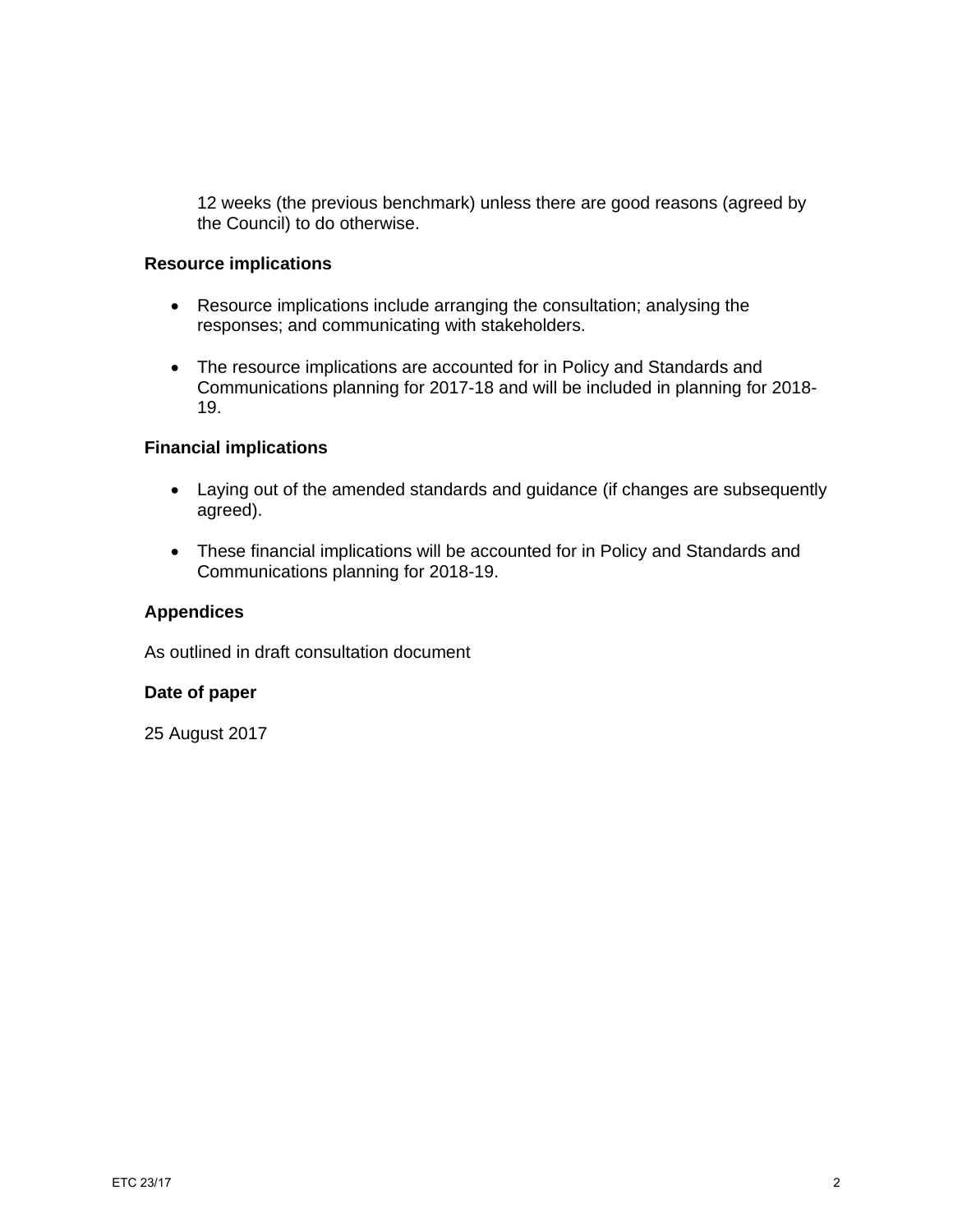## **Options for timetable**

## **Option one: Consultation extended over Christmas (preferred option)**

| <b>Activity</b>                                                     | <b>Timescale</b>                                |
|---------------------------------------------------------------------|-------------------------------------------------|
|                                                                     |                                                 |
| <b>Consultation document to Education</b><br>and Training Committee | 7 September 2017                                |
|                                                                     |                                                 |
| <b>Consultation document to Council</b>                             | 20/21 September 2017                            |
|                                                                     |                                                 |
| Consultation                                                        | 2 October 2017 to 26 January 2018 (17<br>weeks) |
|                                                                     |                                                 |
| Deadline for Education and Training                                 | TBD – normally ten days prior to                |
| Committee papers                                                    | meeting                                         |
|                                                                     |                                                 |
| Consultation analysis to Education<br>and Training Committee        | 7 June 2018                                     |
|                                                                     |                                                 |
| Consultation analysis to the Council                                | 4/5 July 2018                                   |
|                                                                     |                                                 |
| Implementation                                                      | To be agreed                                    |

- This is the Executive's preferred option.
- The consultation start date allows time for any amendments and final legal scrutiny prior to publication of the consultation. The end date extends the consultation over the Christmas period, allowing more time given the subsequent timescales.
- It is normal practice to extend a consultation if part of it falls over the Christmas period – not doing so is liable to risk criticism from stakeholders, particularly given that education providers are a key audience for this consultation.
- The gap between the end of the consultation and the paper deadline for the Committee's meeting on 1 March 2018 is too short to allow thorough analysis of the consultation responses and formulation of policy proposals as a result to take place. Legal advice / input will also need to be sought.
- The above timescale allows time for thorough analysis and consideration of policy proposals, as well as developing communications plans prior to the Committee's consideration – this is crucial given stakeholder interest in this area.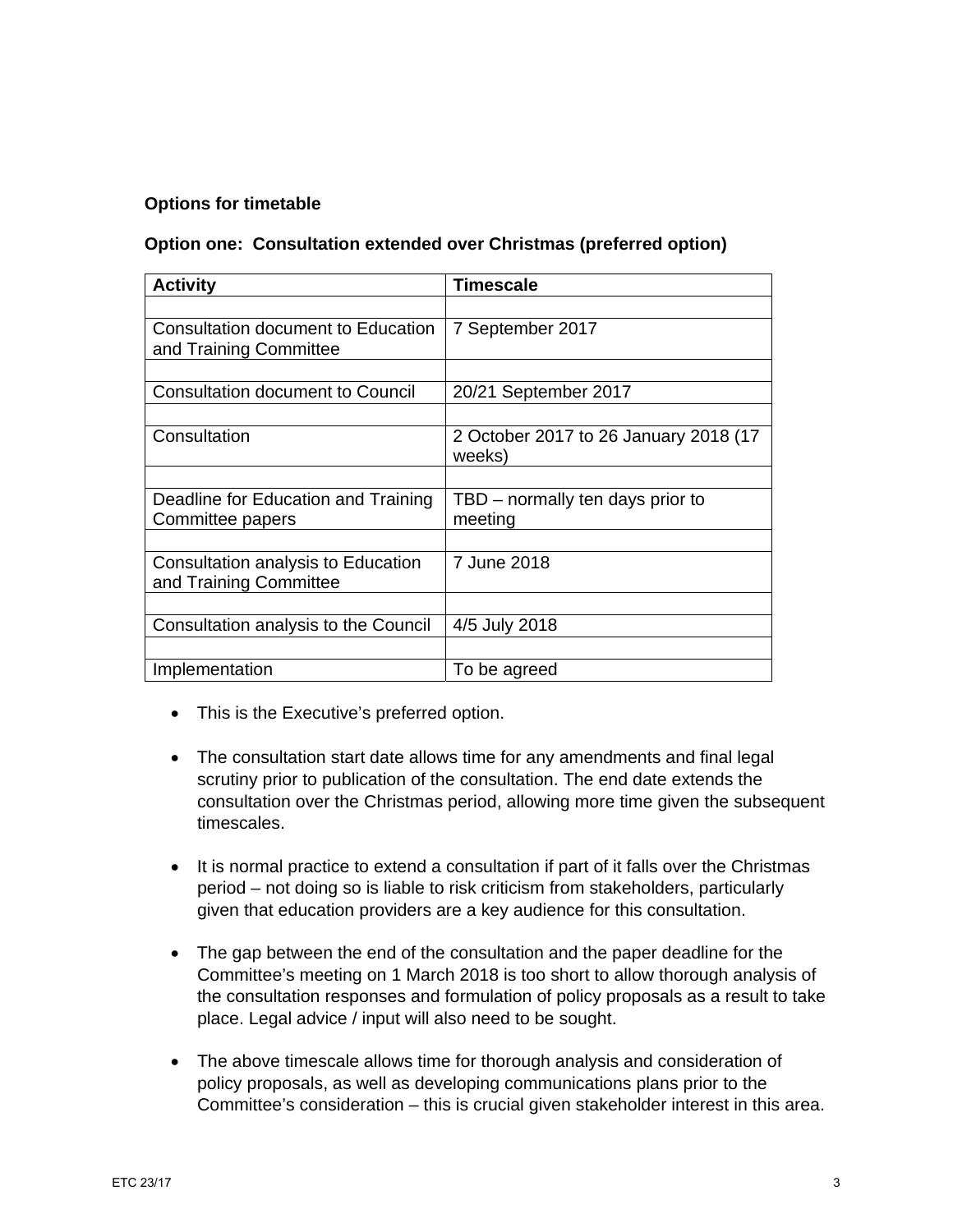Although the implementation arrangements will be considered as part of the consultation, it may be thought unlikely, in any event, that the Committee would wish to implement any change to SET 1 from the 2018-19 academic year.

|  | Option two: 15 week consultation, closing shortly after the New Year |
|--|----------------------------------------------------------------------|
|--|----------------------------------------------------------------------|

| <b>Activity</b>                                              | Timescale                                         |
|--------------------------------------------------------------|---------------------------------------------------|
|                                                              |                                                   |
| Consultation document to Education<br>and Training Committee | 7 September 2017                                  |
|                                                              |                                                   |
| <b>Consultation document to Council</b>                      | 20/21 September 2017                              |
|                                                              |                                                   |
| Consultation                                                 | 25 September 2017 to 5 January 2018<br>(15 weeks) |
|                                                              |                                                   |
| Deadline for Education and Training                          | TBD – normally ten days before                    |
| Committee papers                                             | meeting                                           |
|                                                              |                                                   |
| Consultation analysis to Education<br>and Training Committee | 1 March 2018                                      |
|                                                              |                                                   |
| Consultation analysis to the Council                         | 21/22 March 2018                                  |
|                                                              |                                                   |
| Implementation                                               | To be agreed                                      |

- This option is not preferred but would be feasible.
- The start date allows minimal time for any final amendments and final legal scrutiny prior to publication of the consultation document. The end date is suggested to avoid closing the consultation close to the holiday period, but could be closed after 12 weeks on 15 December 2017 if preferred.
- This option involves starting the consultation at the earliest possible opportunity, holding a 12/15 week consultation and bringing the analysis of the consultation to the March 2018 meeting.
- Holding a consultation which ends so close to the end of a holiday period may be liable to lead to criticism by stakeholders (and has in the past). It may also not meet HM Government's consultation principles which say: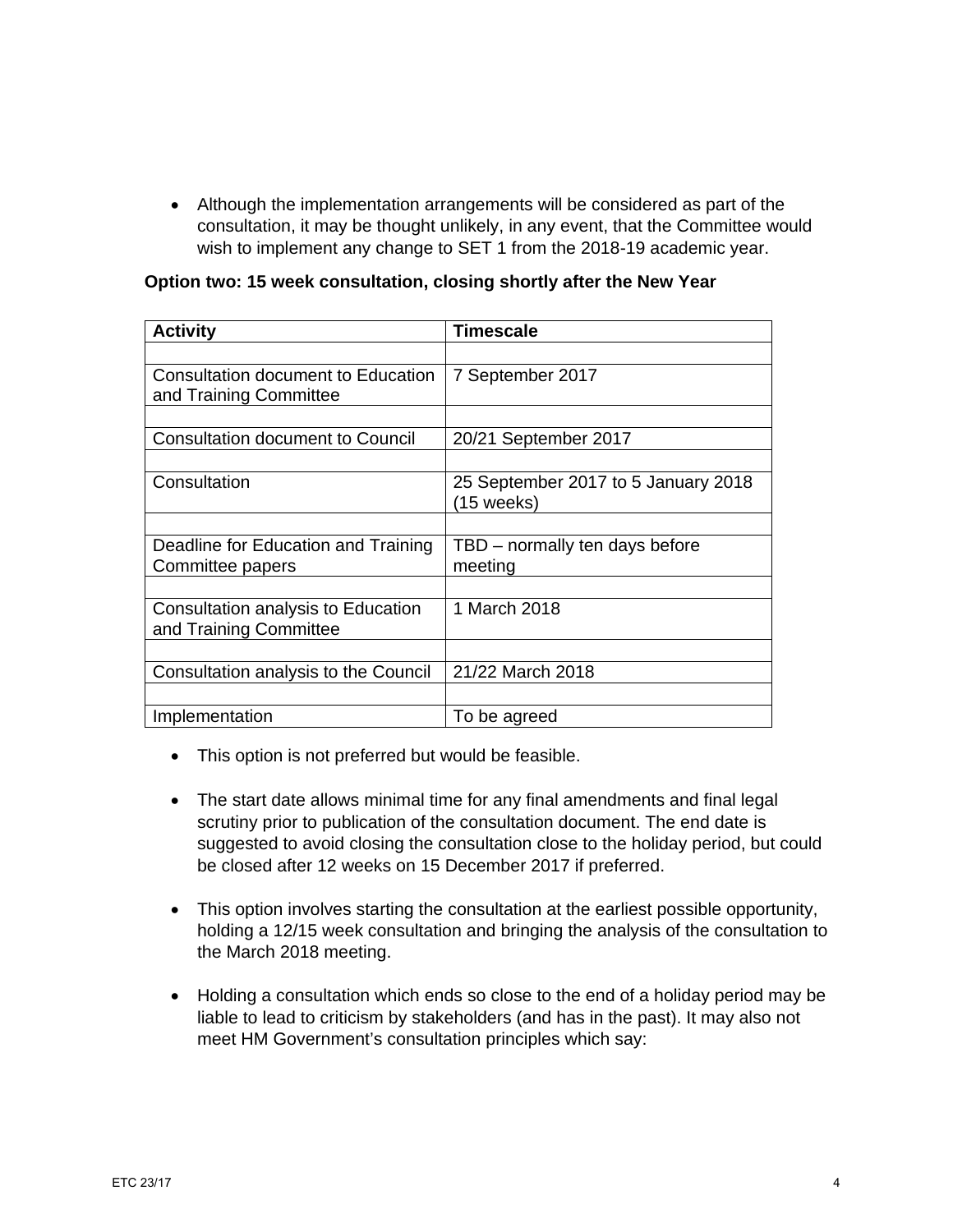'When the consultation spans all or part of a holiday period, consider how this may affect consultation and take appropriate mitigating action.'1

- Given the deadline for papers, the period for analysis, formulation of policy proposals and seeking legal input would still be tight (given available resource and other departmental priorities).
- Although the implementation arrangements will be considered as part of the consultation, it may be unlikely, in any event, that the Committee would wish to implement any change to SET 1 from the 2018-19 academic year. This would make earlier consideration of the consultation outcomes unnecessary.

#### **Option three: Special meeting of Education and Training Committee prior to the May 2018 Council meeting**

| <b>Activity</b>                         | <b>Timescale</b>                      |
|-----------------------------------------|---------------------------------------|
|                                         |                                       |
| Consultation document to Education      | 7 September 2017                      |
| and Training Committee                  |                                       |
|                                         |                                       |
| <b>Consultation document to Council</b> | 20/21 September 2017                  |
|                                         |                                       |
| Consultation                            | 2 October 2017 to 26 January 2018 (17 |
|                                         | weeks)                                |
|                                         |                                       |
| Special meeting / Council paper         | TBD - normally 10 days before meeting |
| deadline                                |                                       |
|                                         |                                       |
| Hold special meeting of Education       | 23 May 2018                           |
| and Training Committee                  |                                       |
|                                         |                                       |
| Consultation analysis to the Council    | 23/24 May 2018                        |
|                                         |                                       |
| Implementation                          | To be agreed                          |

 This option is not preferred but would be feasible and would allow sufficient time for the consultation and for analysis.

 

<sup>&</sup>lt;sup>1</sup> The HCPC has always sought to adhere to HM Government guidance on consultations wherever possible: https://www.gov.uk/government/uploads/system/uploads/attachment\_data/file/492132/20160111\_Consult

ation\_principles\_final.pdf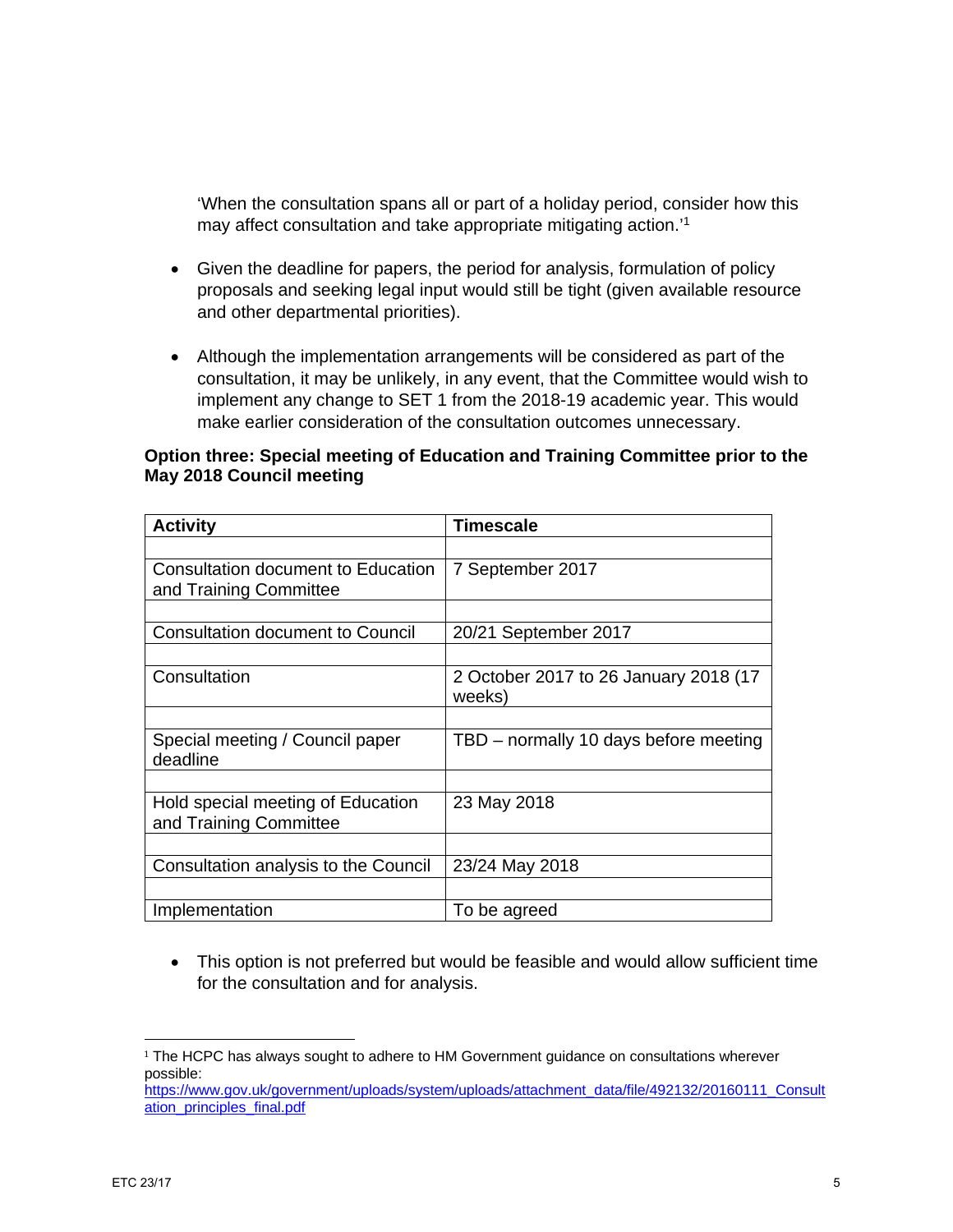- Holding a special meeting of the Committee would mean that any other planned Council development activities prior to the May 2018 meeting may not be able to take place.
- Although the implementation arrangements will be considered as part of the consultation, it may be unlikely, in any event, that the Committee would wish to implement any change to SET 1 from the 2018-19 academic year. This would make expediting a decision unnecessary.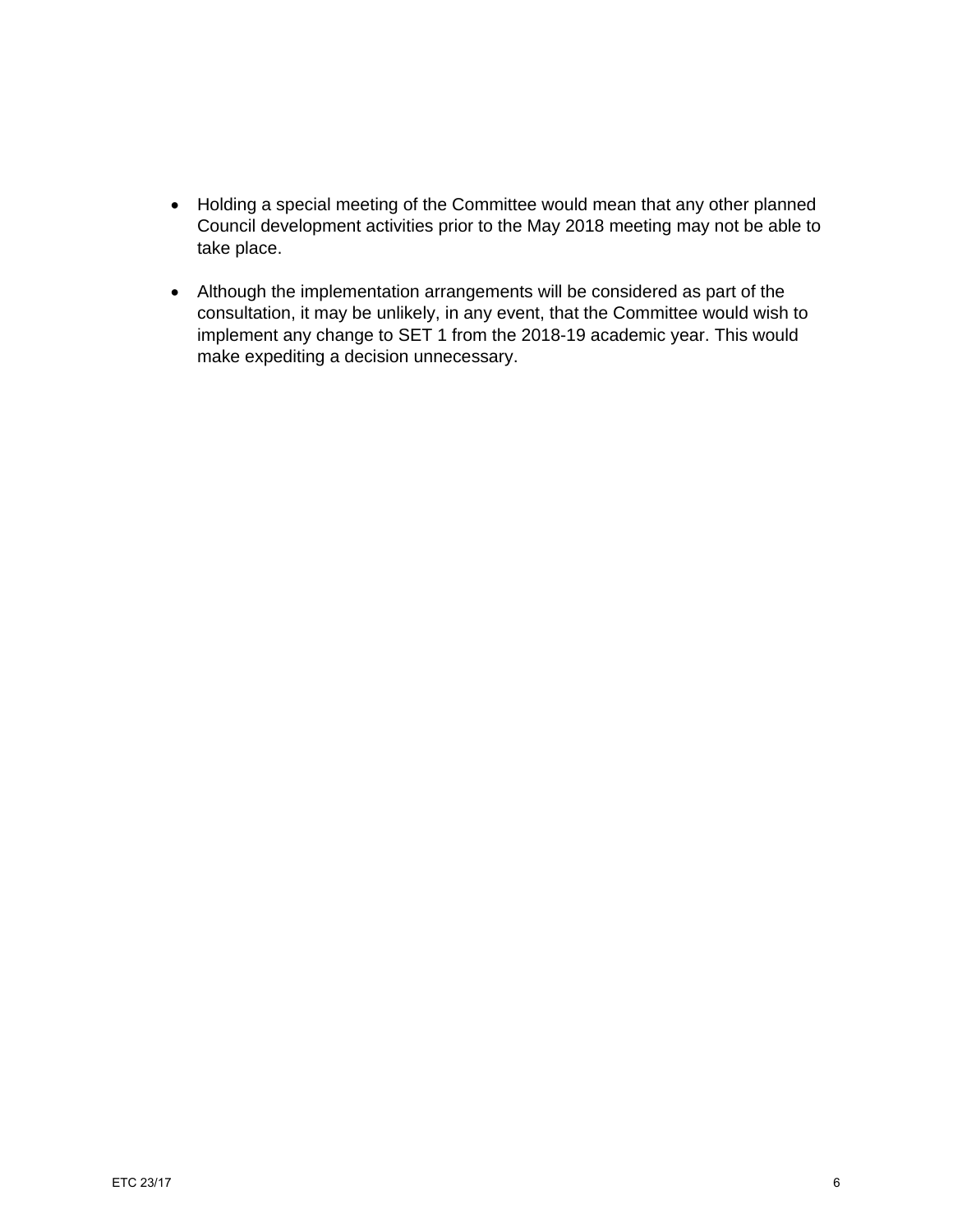

# **Consultation on the threshold level of qualification for entry to the Register for paramedics**

A consultation proposing to change the threshold level of qualification for entry to the Register for paramedics set out in the first of the Standards of education and training ('SET 1').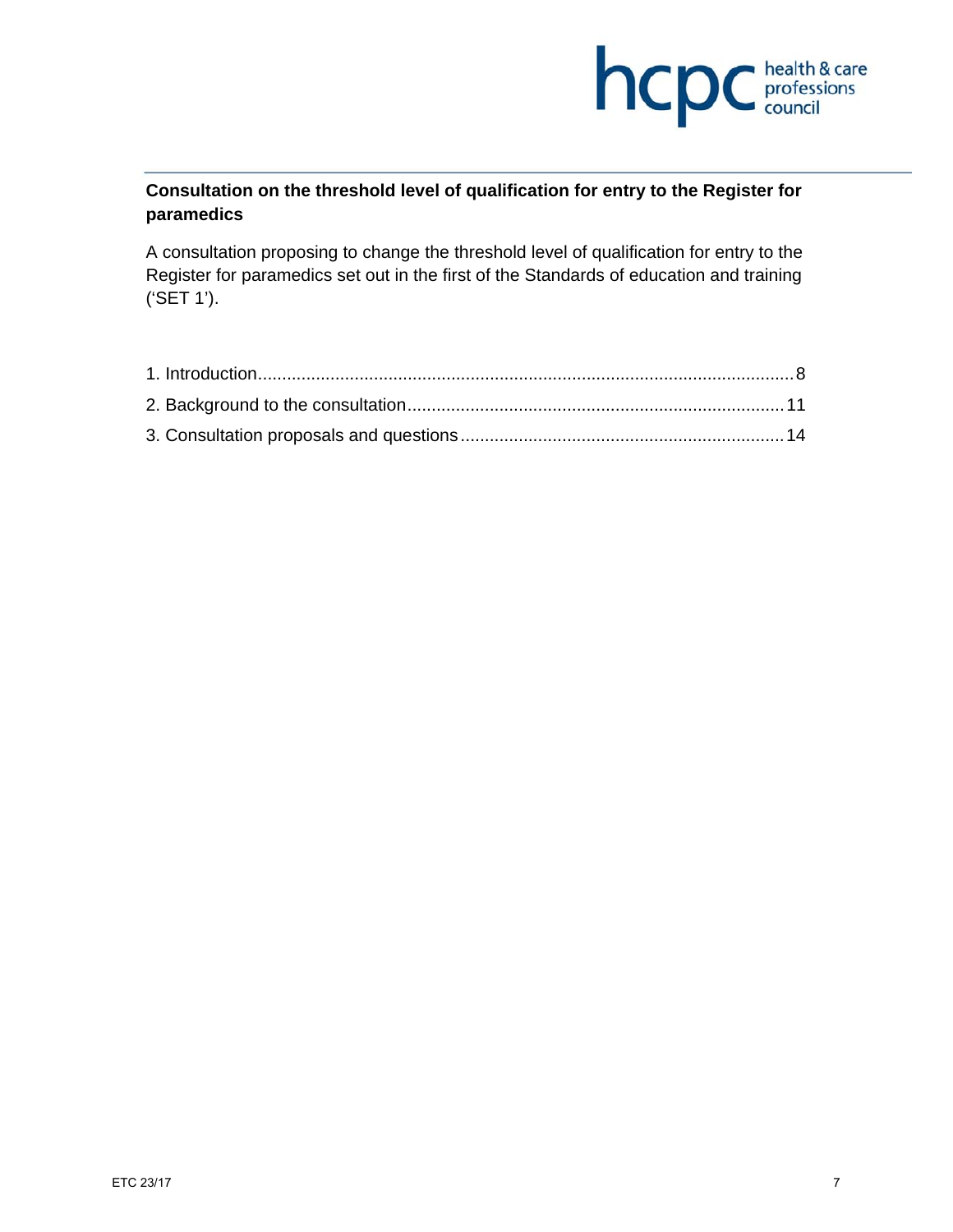## **1. Introduction**

- 1.1 This consultation seeks the views of our stakeholders on changing the threshold level of qualification for entry to the Register for paramedics set out in the first standard of the Standards of education and training ('SET 1').1
- 1.2 This consultation proposes that the level specified in SET 1 for paramedics should be changed, seeking views on what level SET 1 should change to and on timescales for implementation.
- 1.3 **SET 1 is the contemporary level of education and training considered necessary for entry to the Register. A change in SET 1 will not directly affect existing registered paramedics, or students part way through preregistration education and training programmes.**
- 1.4 The consultation runs from **2 October 2017 to 19 January 2018**.

# **About the HCPC**

- 1.5 We are a regulator and were set up to protect the public. To do this, we keep a register of professionals who meet our standards for their professional skills and behaviour. Individuals on our register are called 'registrants'.
- 1.6 We currently regulate 16 professions.
	- Arts therapists
	- Biomedical scientists
	- Chiropodists / podiatrists
	- Clinical scientists
	- Dietitians
	- Hearing aid dispensers
	- Occupational therapists
	- Operating department practitioners
	- Orthoptists
	- Paramedics

– Physiotherapists

<sup>&</sup>lt;sup>1</sup> HCPC (2017). Standards of education and training. http://www.hcpc-uk.org/education/standards/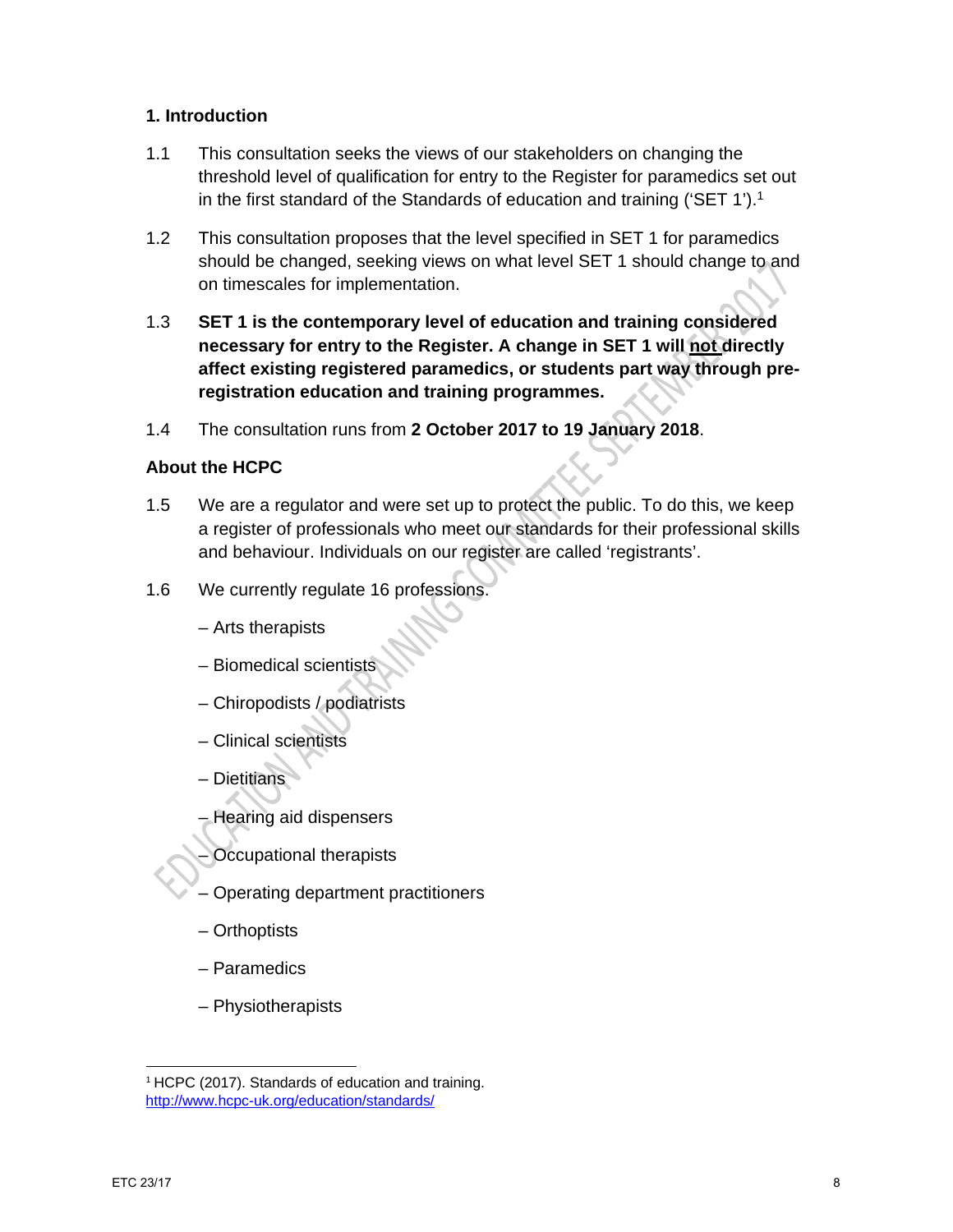- Practitioner psychologists
- Prosthetists / orthotists
- Radiographers
- Social workers in England
- Speech and language therapists

## **Consultation questions**

- 1.7 We would welcome your response to this consultation. We have listed some consultation questions below.
	- Q1. Do you agree that SET 1 for paramedics should be changed? If so, why? If not, why not?
	- Q2. If you agree that SET 1 for paramedics should be changed, what should it be changed to and why?:

a. Diploma of Higher Education (level 5/8 on the qualification frameworks)

b. Degree (level 6/9/10 on the qualification frameworks)

c. Other (please specify)

- Q3. If agreed, when should the change to SET 1 for paramedics be implemented?
- Q4. Do you consider there are any aspects of our proposals that could result in equality and diversity implications for groups or individuals based on one or more of the following protected characteristics, as defined by the Equality Act 2010? If yes, please explain what could be done to change this.
	- Age
	- Gender reassignment
	- **Disability**
	- Pregnancy and maternity
	- Race
	- Religion or belief
	- Sex
	- Sexual orientation
- Q5. Do you have any further comments on SET 1 for paramedics?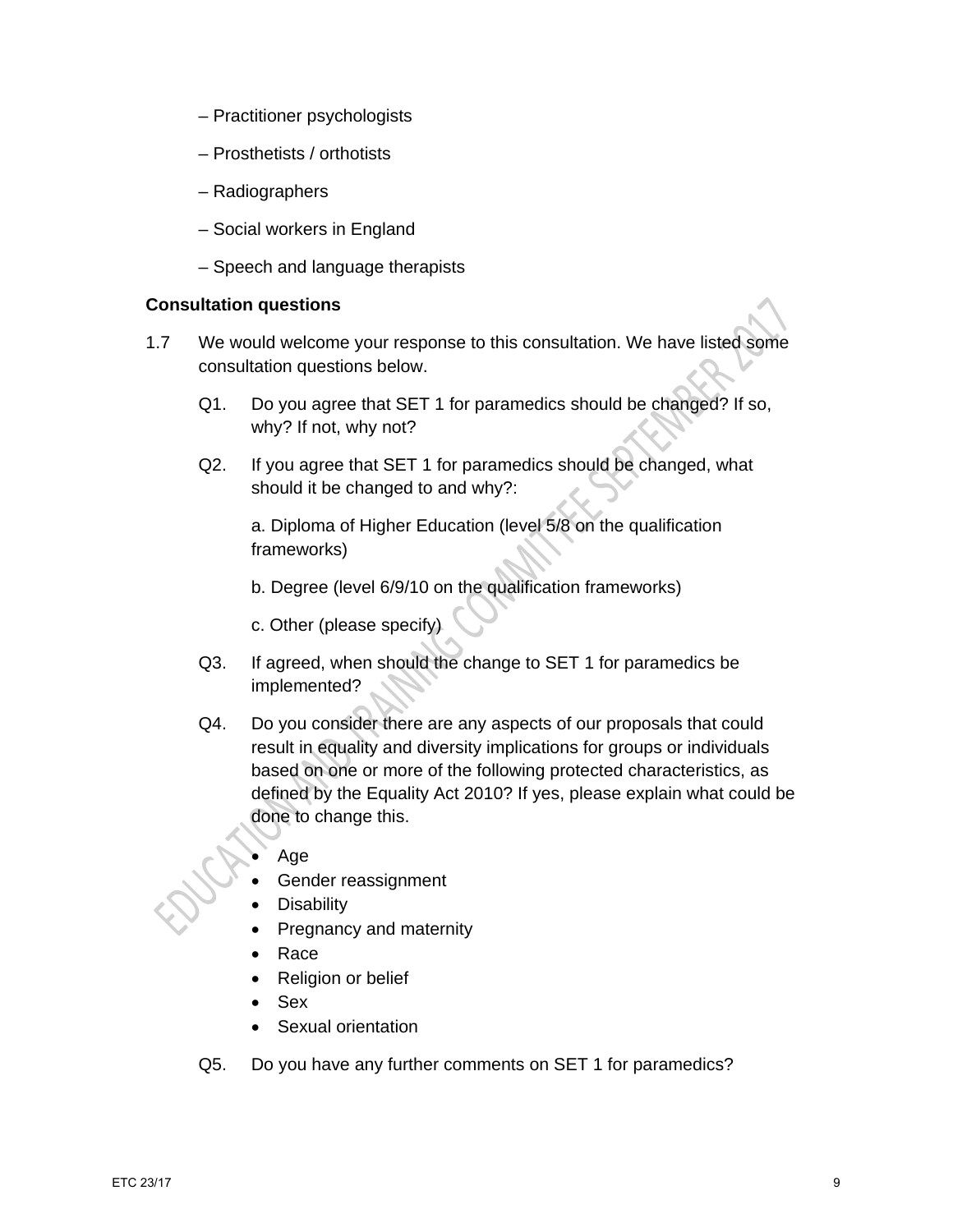#### **How to respond to the consultation**

- 1.8 You can respond to this consultation in one of the following ways:
	- By completing our easy-to-use online survey: [link]
	- By emailing us at: **consultation@hcpc-uk.org**
	- By writing to us at:

Consultation on paramedic SET 1 Policy and Standards Department Health and Care Professions Council Park House 184 Kennington Park Road London SE11 4BU

1.9 Please note that we do not normally accept responses by telephone or in person. We ask that consultation responses are made in writing to ensure that we can accurately record what the respondent would like to say. However, if you are unable to respond in writing please contact us on +44 (0)20 7840 9815 to discuss any reasonable adjustments which would help you to respond.

SPACE ROLL

- 1.10 Please contact us to request a copy of this document in an alternative format, or in Welsh.
- 1.11 Once the consultation has finished, we will analyse the responses we have received. We will then publish a document detailing the comments received and explaining the decisions we have taken as a result. In this document we will list the organisations that responded but not individuals. This will be available on our website. If you prefer that we do not make your response public, please indicate this when you respond.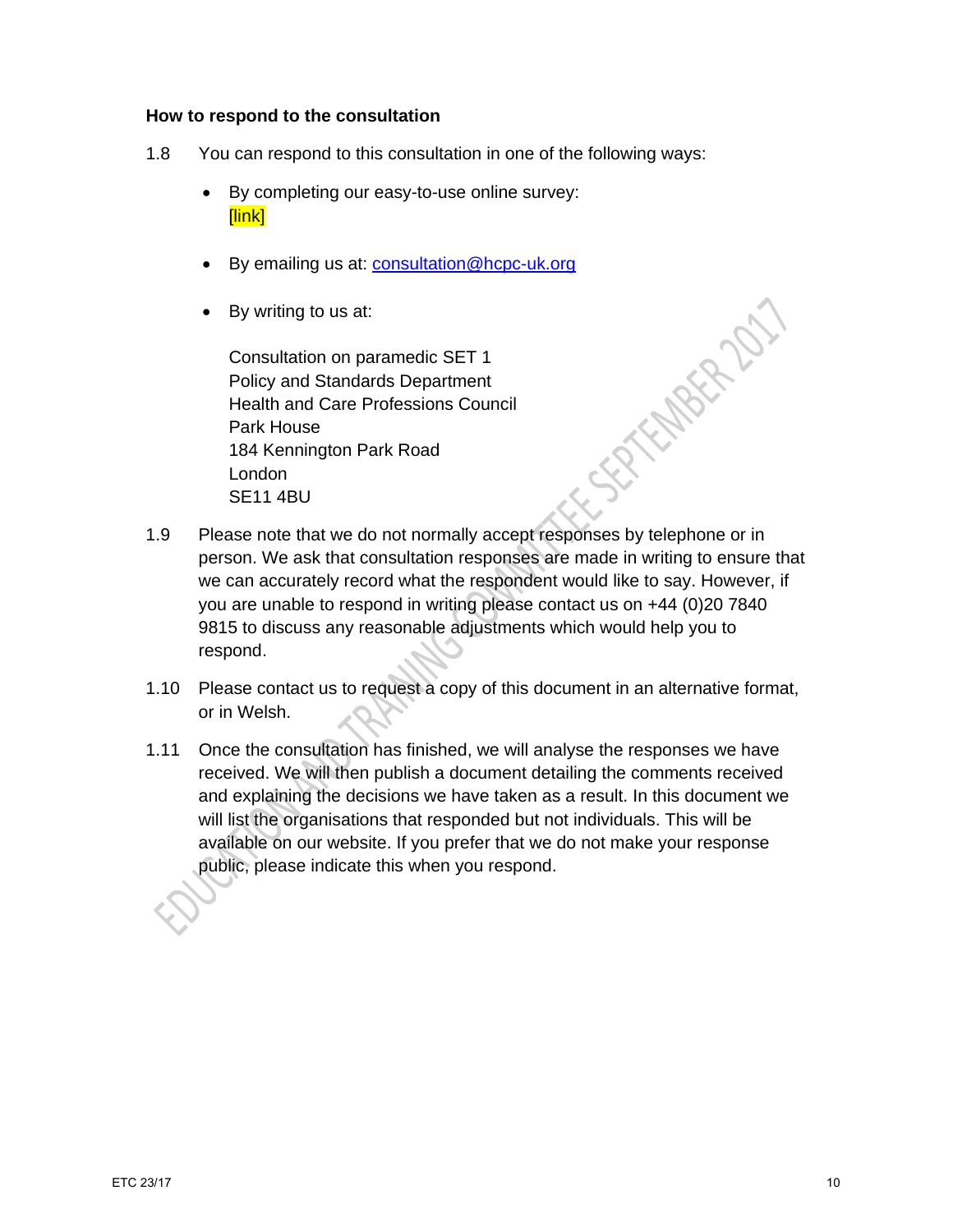## **2. Background to the consultation**

- 2.1 This section sets out some background information which has informed the consultation questions we have asked.
- 2.2 In this document, we refer to the level of qualifications with reference to the Framework of Higher Education Qualifications (FHEQ) and the Scottish Credit and Qualifications Framework (SCQF).
	- Certificates of higher education are level 4 on the FHEQ and level 7 on the SCQF.
	- Diplomas of higher education and foundation degrees are level 5 on the FHEQ and level 8 on the SCQF.
	- Degrees (with / without honours) are level 6 on the FHEQ and level 9/10 on the SCQF.

## **About SET 1 for paramedics**

- 2.3 The threshold level of qualification for entry to the Register for paramedics is currently 'Equivalent to Certificate of Higher Education' (level 4/7). This has remained unchanged since the standards of education and training were first published in 2004.
- 2.4 SET 1 sets out the level of qualification we would normally expect for approved programmes leading to registration in each of the professions we regulate.
- 2.5 We have set the level for each profession based on what we think is needed for programmes to deliver the standards of proficiency (SOPs). The standard contains the word 'normally' and some of the entry routes include the word 'equivalent'. This is to show that education providers may be able to design a programme which leads to a different qualification but which meets the rest of the SETs and SOPs, and so can still be approved by us. By law, we could not refuse to approve a programme just based on the form of award. Please see paragraphs 3.10-3.12.
- 2.6 SET 1 is one influence on the level of education and training others include commissioning and funding arrangements and the influence of stakeholders including service providers and employers.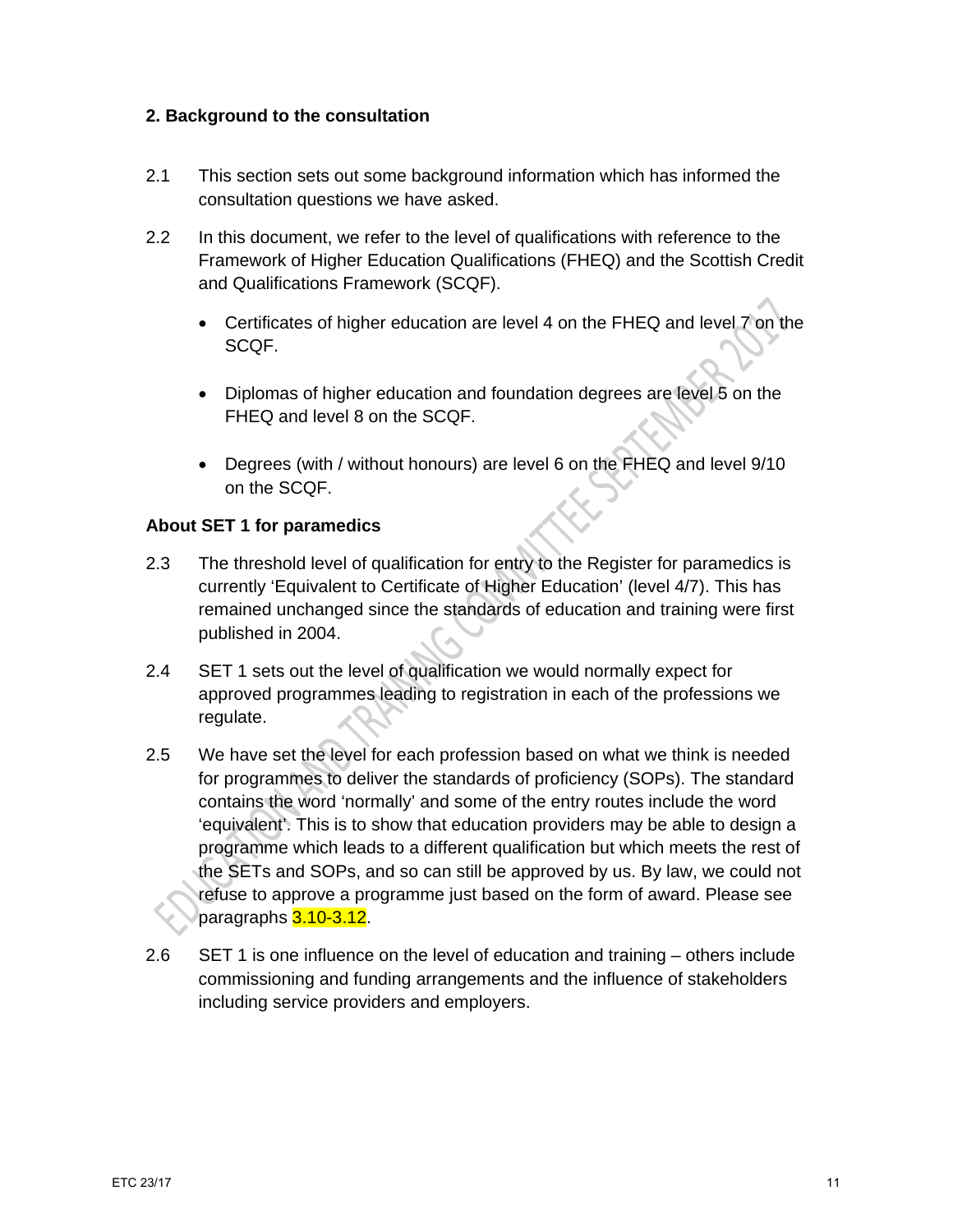#### **Paramedic education and training across the UK**

- 2.7 Appendix 1 provides information about the profile of existing approved preregistration programmes leading to eligibility to be registered as a paramedic.
- 2.8 The majority of programmes  $(96%)$  are now delivered in excess of the current threshold level. The biggest single type of award is a Bachelor of Science (BSc) degree (with / without honours;  $37\%$ ) but a majority of approved programmes (58%) are level 5/8 awards.
- 2.9 There are differences in the profile of programmes across the four countries in the UK.
	- $\bullet$  In England,  $42\%$  of approved programmes are now degrees (level 6/ 9/10). However, a small majority of programmes are still delivered at level 5/8 (53%). We are continuing to see further development of degree provision is England.
	- In Wales, the highest level of existing approved programme is a Diploma of Higher Education (level 5/8). At the time of writing we understand that a degree programme is planned (in addition to provision at diploma level).
	- In Northern Ireland, there are no current approved paramedic programmes. At the time of writing we understand that proposals for possible degree level provision are being developed.
	- In Scotland, the only approved programme is a Diploma of Higher Education (level 5/8). At the time of writing we understand that a degree programme is planned (in addition to provision at diploma level).

# **Developments in paramedic education and training and practice**

2.10 The growing number of pre-registration degree programmes seen over recent years reflects the recommendations of a number of reports, including the Paramedic Evidence Based Education Project (PEEP; 2013)<sup>2</sup> and Health Education England's work in considering how the recommendations of the PEEP report should be taken forward.<sup>3</sup>

 <sup>2</sup> Allied Health Solutions (2013). Paramedic Evidence Based Education Project (PEEP) report. https://www.collegeofparamedics.co.uk/publications/paramedic-evidence-based-education-projectpeep

<sup>&</sup>lt;sup>3</sup> https://hee.nhs.uk/our-work/developing-our-workforce/paramedics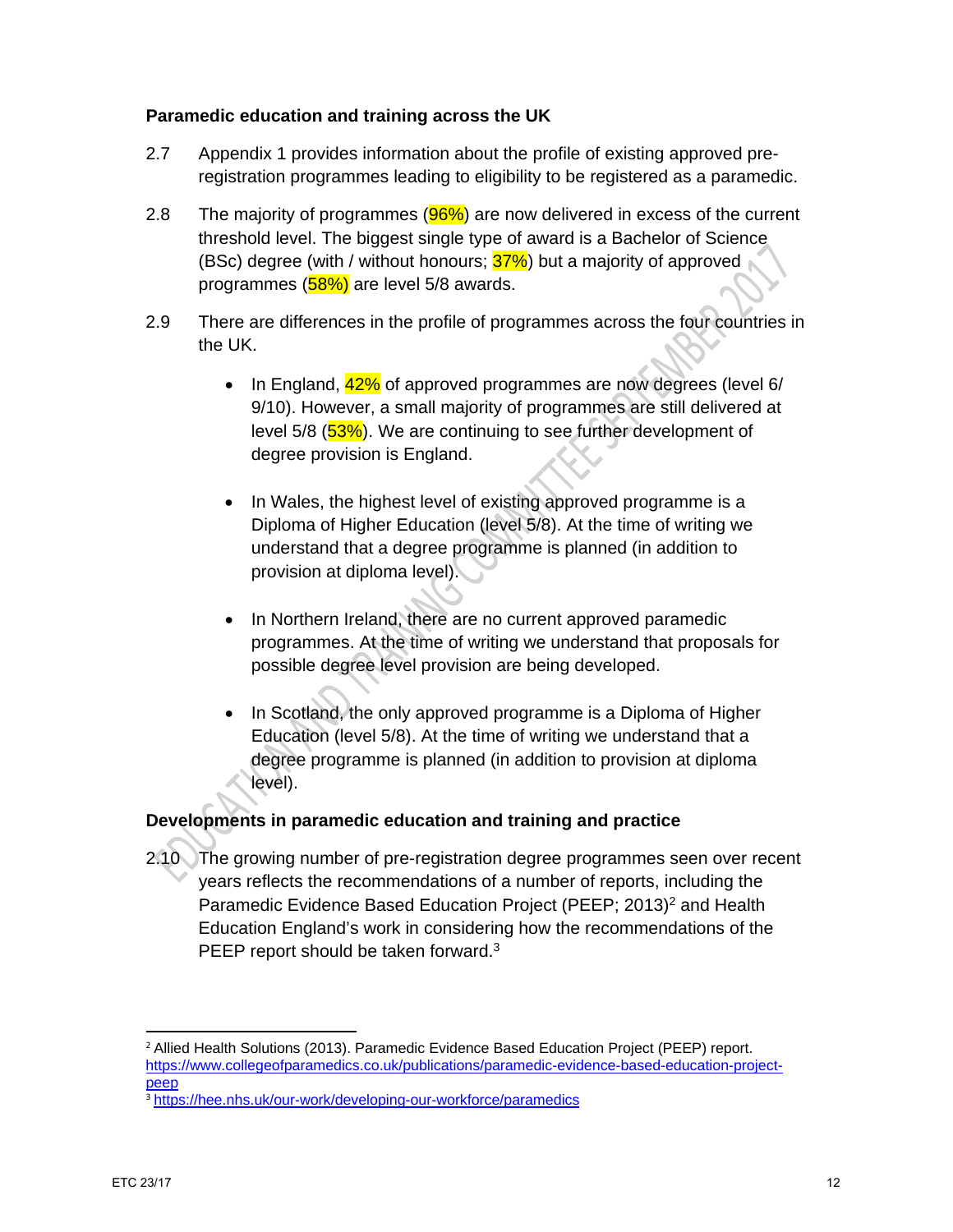- 2.11 Over a number of years, there has been a shift in ambulance services from service models based on conveyance to hospital to those which require paramedics to assess, treat, manage and decide on the appropriate care pathway for their patients. Paramedics are now increasingly required to deliver urgent and unscheduled care, in addition to emergency care.
- 2.12 The PEEP report argued that a degree qualified paramedic workforce was necessary to achieve improved outcomes for service users. It argued that degree was required in order to cover in sufficient depth the knowledge, understanding and skills required to deliver urgent and unscheduled care, ensuring that paramedics at entry to the Register have the level of clinical decision making skills needed to be best able to manage the 'complex case mix' now required of them. The PEEP report advocated a phased approach, proposing that SET 1 should change to diploma first, before moving to degree.
- 2.13 In developing our consultation proposals and questions, we have taken into account the findings of the PEEP report and other work about paramedic education and training. We are also cognisant of paramedic workforce challenges in some parts of the country.

## **Consultation on standards of education and training**

- 2.14 We consulted in 2016 on revised standards of education and training and supporting guidance. We did not make any proposed changes to SET 1 for paramedics at that time, as we intended to address this issue in a separate consultation.
- 2.15 We received a number of consultation responses about SET 1 for paramedics. There was consensus that SET 1 for paramedics needed to be changed, with many respondents expressing disappointment that it had not. The most common argument was that it should be changed to a degree at entry, but others argued for a diploma threshold as the first step in a movement towards all degree entry to the profession.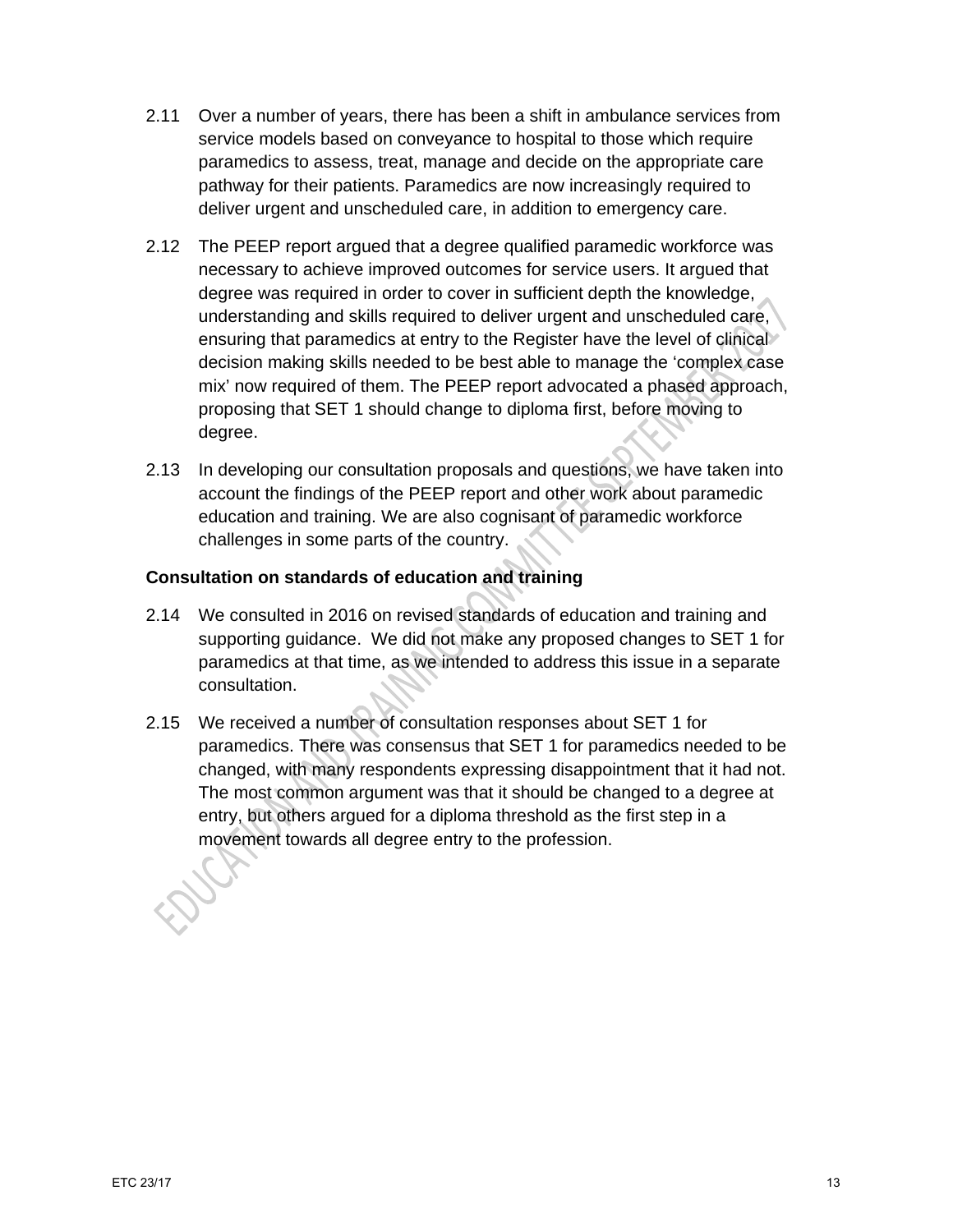## **3. Consultation proposals and questions**

3.1 This section discusses the key issues and outlines our proposals.

## **Changing SET 1 for paramedics**

- 3.2 As a regulator, our role is to protect the public. This means we have to make sure that our standards are set at the threshold level required for safe and effective practice; they must not be aspirational. We recognise, however, that what is considered safe and effective practice may change over time as a profession develops. We regulate paramedics UK-wide, so we also have to make sure that our standards are appropriate across all the countries of the UK.
- 3.3 We have not previously changed SET 1 for any of the professions we regulate. The following are relevant factors in deciding whether we should change SET 1 for paramedics.
	- We have to consider whether the level in SET 1 is sufficient to deliver the standards of proficiency for paramedics (the standards for safe and effective practice for entry to the Register). This includes considering whether the depth of knowledge, skills and understanding expected and required in meeting the standards has changed. The standards of proficiency for paramedics were reviewed and re-published in 2014.
	- We also have to consider the profile of current approved pre-registration programmes. Whilst recognising that education and training will develop over time, we have to make sure that SET 1 is not clearly out of step with the level of education and training of the majority of entrants to the profession.
	- We also need to consider the feasibility and impact of any changes we may make – for example, upon education providers, service providers and service users.
- 3.4 We are proposing that SET 1 for paramedics should be changed for the following reasons.
	- The vast majority of approved pre-registration programmes across the UK are delivered above the current threshold, with just  $3$  of  $73$  programmes resulting in an award which is a Certificate of Higher Education. There is therefore evidence that SET 1 is out of step with the level of education and training of the majority of entrants to the profession.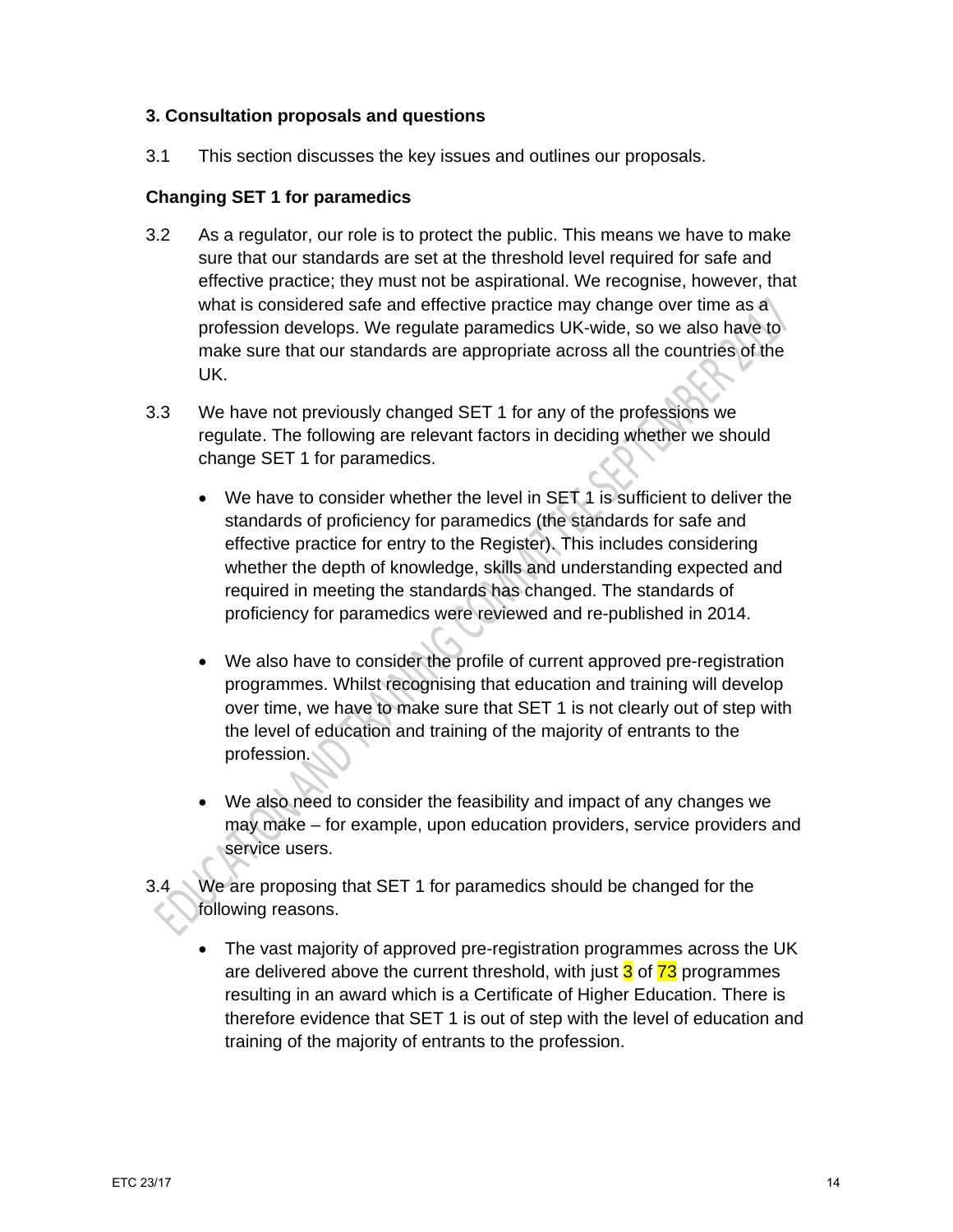- There is evidence that practice has changed over time, with paramedics required to deliver urgent and unscheduled care in addition to emergency care. Models of care have moved from stabilisation and transfer to increasingly providing more definitive care on scene and referring to appropriate care pathways.
- There appears to be wide consensus amongst stakeholders that the existing threshold does not reflect the needs of contemporary practice described above, in that paramedics at entry to the profession need increased depth of knowledge, understanding and clinical skills to deliver these models of care.
- We have further concluded that the context described above appears out of step with the descriptors of qualifications at level 4/7 which refer to only 'sound knowledge of the basic concepts of a subject' equipping graduates for the exercise of 'some limited personal responsibility' where the 'criteria for decisions and the scope of the task are well defined'.4

## **Consultation question**

Q1. Do you agree that SET 1 for paramedics should be changed? If so, why? If not, why not?

# **The level of SET 1 for paramedics**

- 3.5 Having proposed that SET 1 for paramedics should change, we are seeking views on what it should change to. There are likely to be two options.
	- A diploma threshold (levels 5/8)
	- A degree threshold (levels 6/9/10)
- 3.6 The UK-wide picture is very important to our considerations here. There appears to us to be wide consensus amongst most stakeholders involved in representation, education and training and service delivery in the profession of the desirability of degree level education and training, with some progress being made towards making that aspiration a reality.

 <sup>4</sup> See descriptors for level 4;7 qualifications

http://www.qaa.ac.uk/en/Publications/Documents/qualifications-frameworks.pdf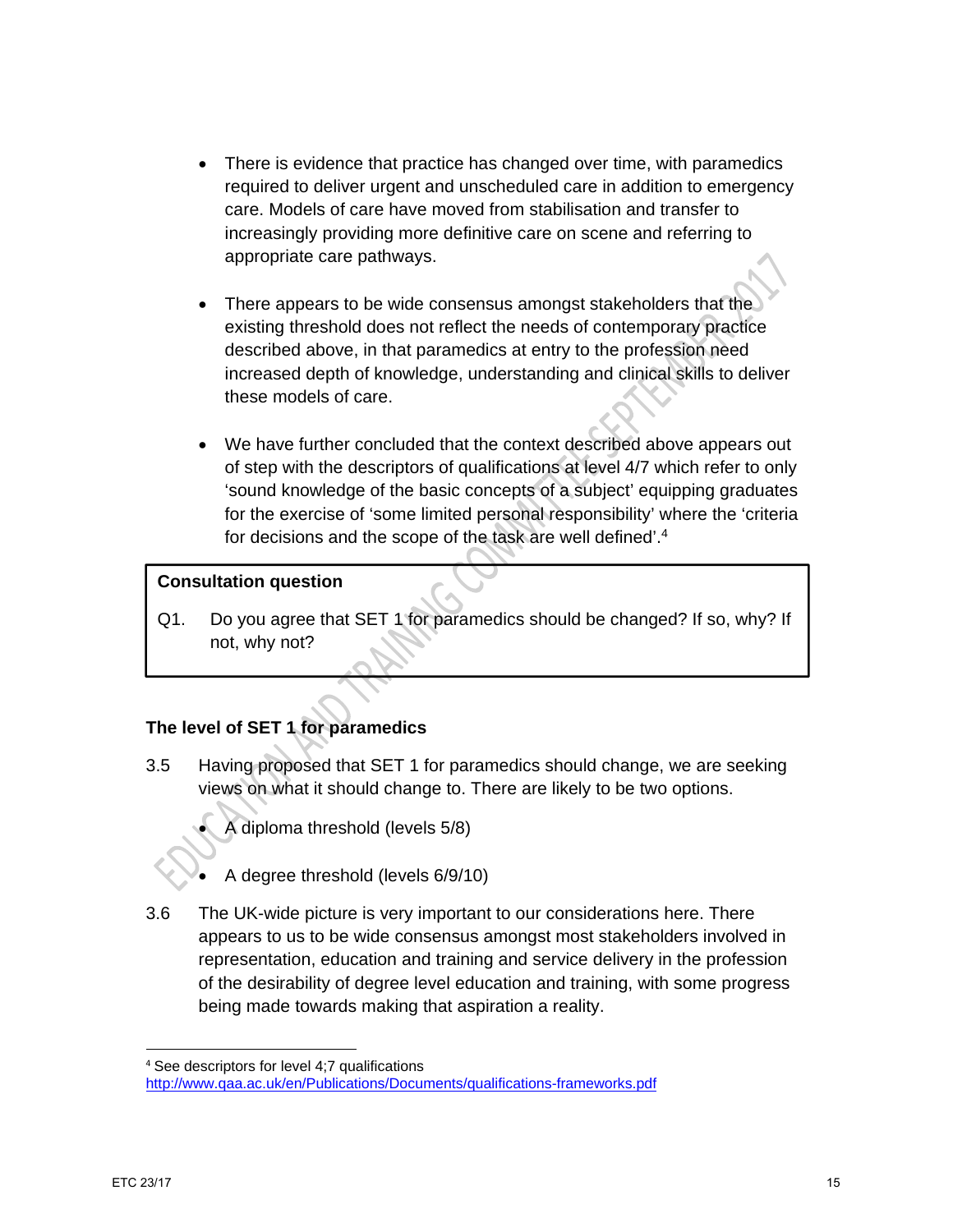- 3.7 However, there does not appear to be complete consensus about the pace of change. Whilst degree programmes are the single largest type of award in England, at the time of writing no degree programmes are currently approved in the other countries and in respect of Wales and Scotland we understand that planned degree provision is intended to be additional provision rather than replacement provision at this stage. Current intentions across the UK for an all degree at entry workforce are therefore currently unclear, and further complicated by workforce challenges in some areas.
- 3.8 The majority of programmes UK-wide and in each of the countries (apart from Northern Ireland where there are no current approved programmes) are delivered at level 5/8. Whilst it is clear to us that the trajectory is towards all degree level at entry, and that there are cogent arguments for this change, given the existing profile of education and training and differences across the UK, as a result it may not be feasible or appropriate for SET 1 to change to degree at this stage. One possible option might be for us to agree a diploma level threshold now, with the intention to consult in the near future on a further change to degree level if the profession and education provision continues to develop as expected.
- 3.9 However, we have not reached any firm conclusion on this topic and would welcome stakeholder views on what they consider to be the most appropriate contemporary level.

## **Consultation question**

Q2. If you agree that SET 1 for paramedics should be changed, what should it be changed to and why?:

> a. Diploma of Higher Education (levels 5; 8 on the qualification frameworks)

b. Degree (levels 6; 9/10 on the qualification frameworks)

c. Other (please specify)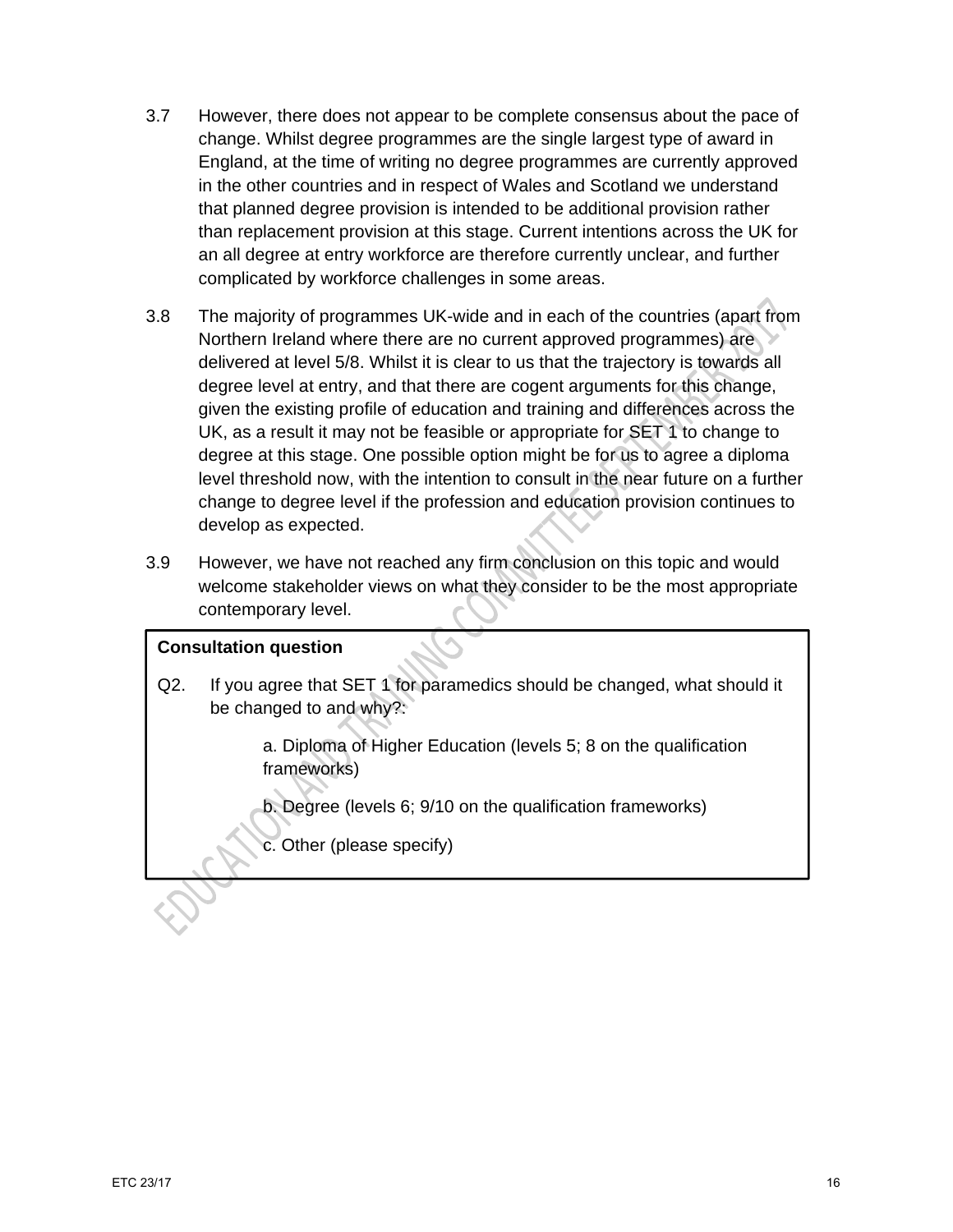#### **Implementation**

- 3.10 SET 1 is the contemporary level of education and training considered necessary for entry to the Register. A change in SET 1 will not directly affect existing registered paramedics (who may have completed training at different levels in the past), or students part way through their pre-registration education and training programmes. They would not be required to retrain in order to retain their registration or register. This kind of change has happened in the past - for example, we still register other allied health professionals who completed diploma level qualifying education and training prior to their professions becoming all degree at entry. As the contemporary entry level changes, employers will want to consider what up-skilling their existing workforce may need to meet service needs, but this is very separate from eligibility to be registered.
- 3.11 If SET 1 was changed, this would not mean that approved programmes leading to different awards would automatically have their ongoing approval removed. SET 1 sets out a 'normative' level and it would not be lawful if we refused approval solely on the basis of form of award (please see paragraphs 2.3-2.6). However, we would want to see evidence that regardless of the form of award, programmes could demonstrate that they reached the level indicated in SET 1. We would ensure this via our approval and monitoring processes.
- 3.12 Finally, if a change to SET 1 is agreed, we would need to agree an appropriate timescale for implementation. We consider that a lead-in period is likely to be appropriate to allow any affected programmes a reasonable period to change and to allow time to communicate the change to stakeholders. We are seeking views on when any change to SET 1 should be implemented.

# **Consultation question**

Q3. If agreed, when should the change to SET 1 for paramedics be implemented?

# **Impact of the consultation proposals**

- 3.13 In responding to the consultation questions, we would welcome comments about the likely impact of the consultation proposals, whether positive or negative.
- 3.14 We have considered whether changing the threshold level to diploma or degree would have any significant equality and diversity implications which we might be able to mitigate.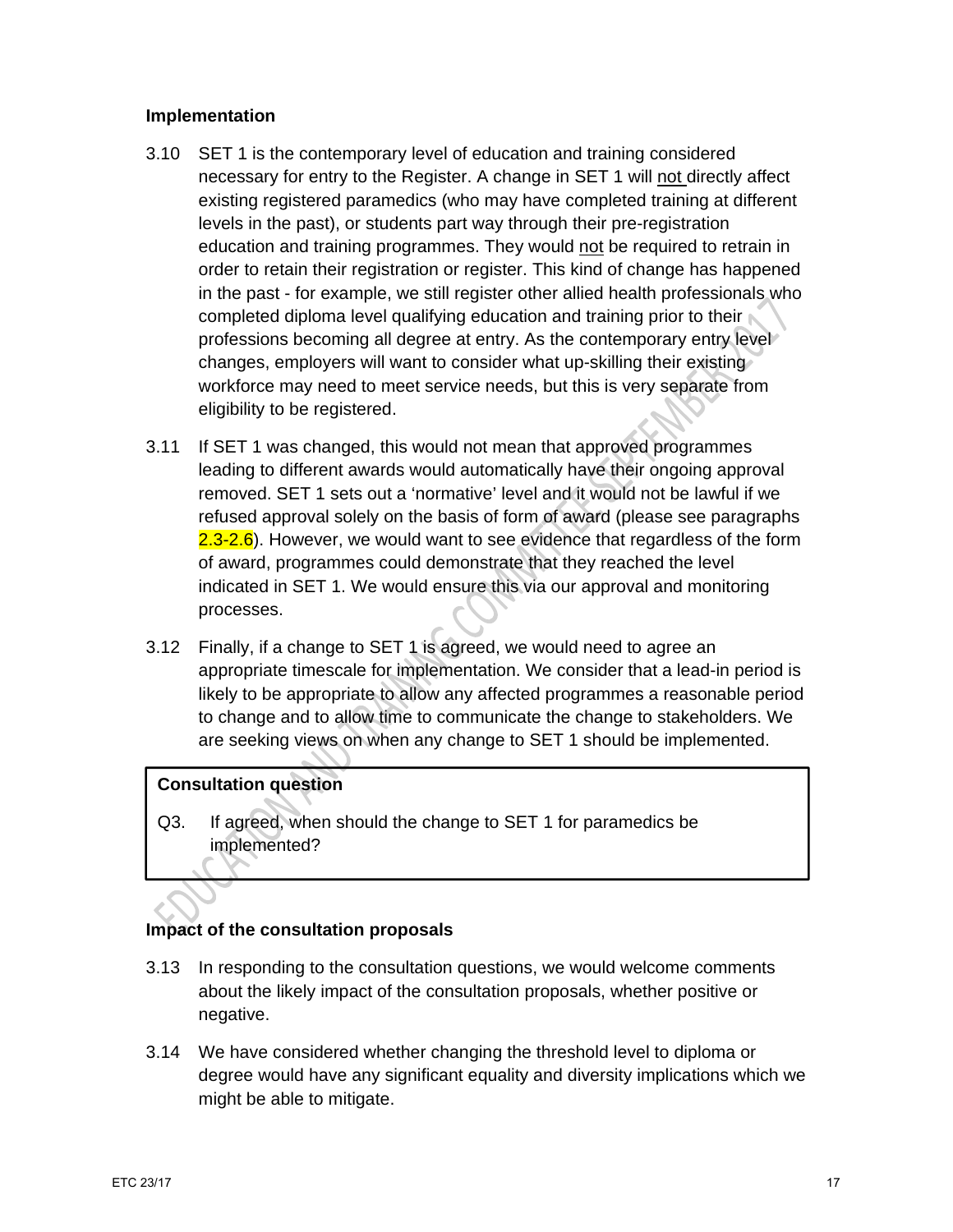- 3.15 Our initial view is that changing the threshold level would not itself have any significant equality and diversity implications. A diploma threshold would reflect that the vast majority of pre-registration education and training is already delivered at this level or above and with either option existing students on programmes and the existing paramedic workforce would not be directly affected by any change. A diploma or degree level threshold may arguably have potential implications for the diversity of entrants to the profession. These potential implications are, however, mitigated by others involved in education and training and service delivery, and have to be balanced against the intended benefit for service users and the public of any change we may subsequently agree, that of paramedics with the depth of knowledge, understanding and skills for contemporary practice.
- 3.16 We would, however, welcome any feedback to ensure we consider all relevant issues.

## **Consultation question**

- Q4. Do you consider there are any aspects of our proposals that could result in equality and diversity implications for groups or individuals based on one or more of the following protected characteristics, as defined by the Equality Act 2010? If yes, please explain what could be done to change this.
	- Age
	- Gender reassignment
	- Disability
	- Pregnancy and maternity
	- Race
	- Religion or belief
	- Sex
	- Sexual orientation

## **Other comments**

3.17 We would welcome any other comments you might have on this topic.

## **Consultation question**

Q5. Do you have any further comments on SET 1 for paramedics?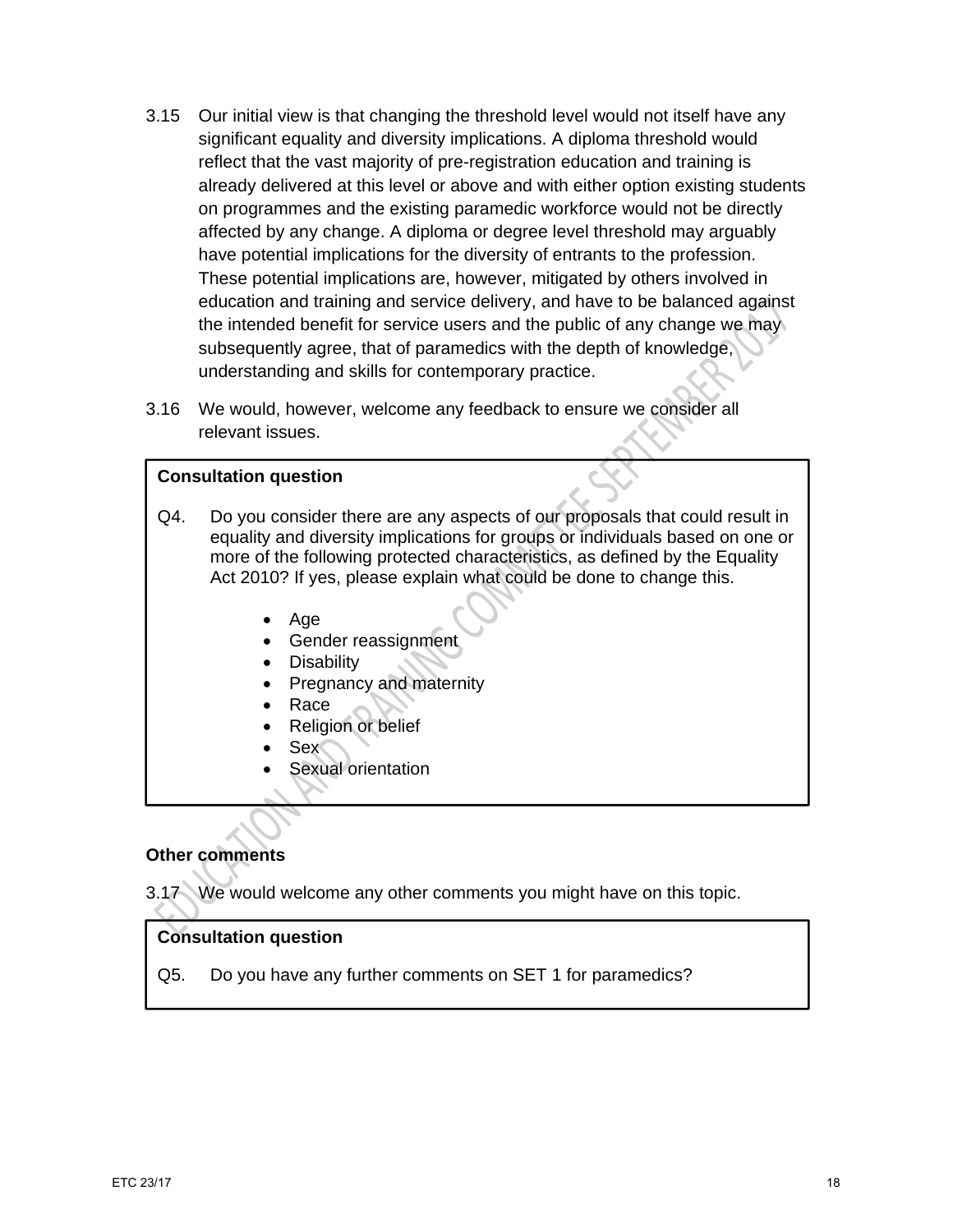## **Appendix 1 - Profile of pre-registration paramedic programmes**

Figures correct as of 24 May 2017

[DN: This data will be updated when the consultation document is considered for ratification by the Council. There have been no significant changes in the overall profile of programmes]

#### **Table 1: All approved programmes by type of award**

Based on all active programmes, which includes those that are open but which have recently closed to new intakes.

| Type of award                             | <b>Number of programmes</b> |     |
|-------------------------------------------|-----------------------------|-----|
| <b>BSc with Honours</b>                   | 25                          | 34% |
| <b>BSc</b>                                | 2                           | 3%  |
| Level 6 Diploma                           |                             | 1%  |
| Foundation degree                         | 19                          | 26% |
| Diploma of Higher Education               | 21                          | 29% |
| <b>Higher National Diploma</b>            | 0                           | 0%  |
| Equivalent to Diploma of Higher Education | 2                           | 3%  |
| Certificate of Higher Education           | 3                           | 4%  |
| <b>Total</b>                              | 73                          |     |

#### **Table 2: All approved programmes by level of award**

| Level of award | <b>Number of programmes</b> |     |  |
|----------------|-----------------------------|-----|--|
| Level 6/9/10   | 28                          | 38% |  |
| Level 5/8      |                             | 58% |  |
| Level 4/7      |                             | 4%  |  |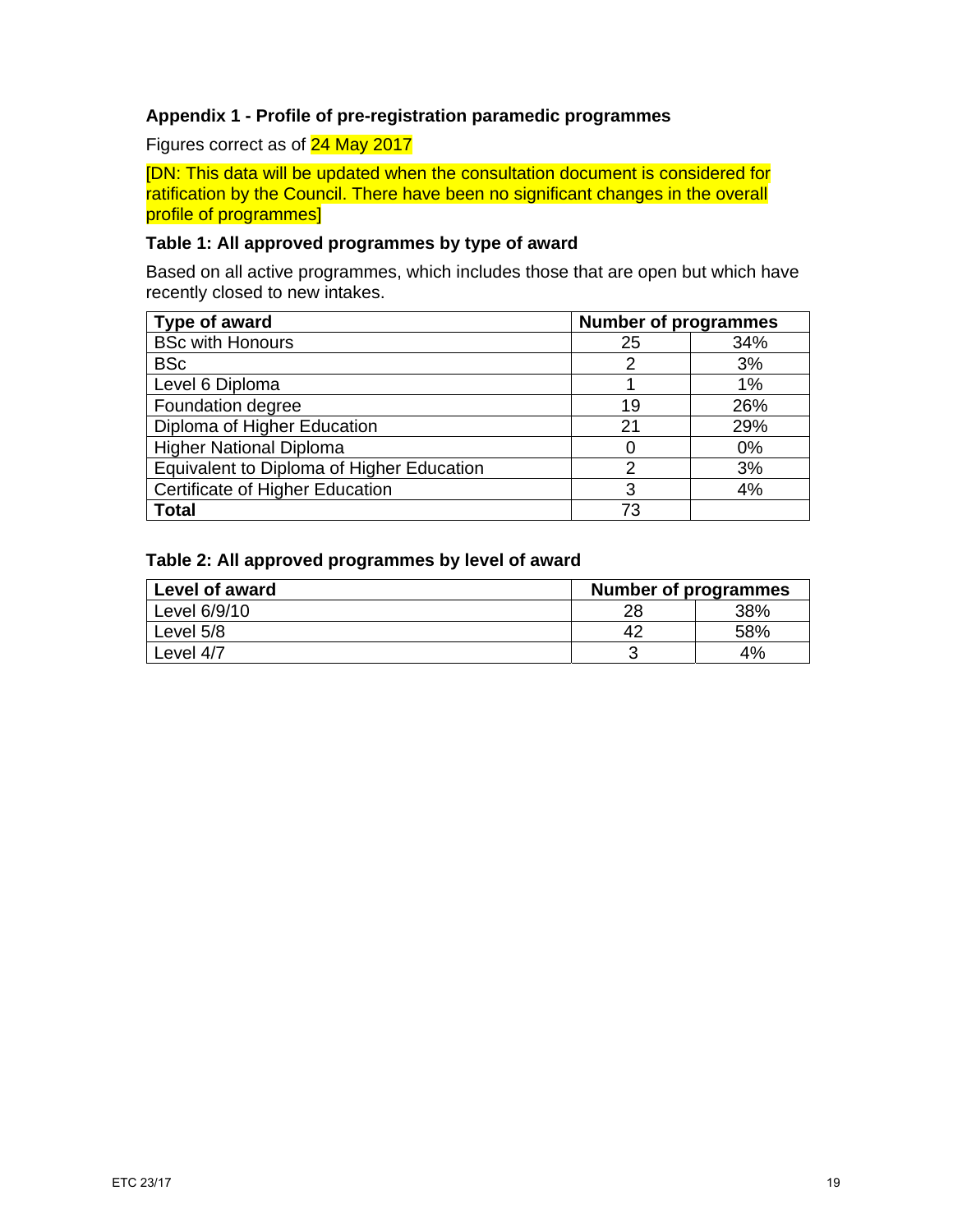| Type of award                                       | <b>England</b> | <b>Scotland</b> | <b>Wales</b> | <b>Northern</b><br><b>Ireland</b> | UK*                     |
|-----------------------------------------------------|----------------|-----------------|--------------|-----------------------------------|-------------------------|
| <b>BSc with Honours</b>                             | 25             |                 |              |                                   |                         |
| <b>BSc</b>                                          | $\overline{2}$ |                 |              |                                   |                         |
| Level 6 Diploma                                     | 1              |                 |              |                                   |                         |
| Foundation degree                                   | 18             |                 |              |                                   | 1                       |
| Diploma of Higher<br>Education                      | 16             | 1               | 3            |                                   | 1                       |
| Equivalent to Diploma of<br><b>Higher Education</b> | 1              |                 | 1            |                                   |                         |
| <b>Certificate of Higher</b><br>Education           | 3              |                 |              |                                   |                         |
| <b>Total</b>                                        | 66<br>(90%)    | 1<br>(1%)       | 4<br>(5%)    | $\Omega$<br>(0%)                  | $\overline{2}$<br>$3\%$ |

**Table 3: Approved paramedic programmes by type of award, by country** 

\*Open University provision

| Table 4: Summary of proposed new provision by award (includes programmes |  |
|--------------------------------------------------------------------------|--|
| visited but not yet approved)                                            |  |

| Type of award                                           | Level  | <b>Number of programmes</b> |                          |
|---------------------------------------------------------|--------|-----------------------------|--------------------------|
|                                                         |        | <b>Total</b>                | <b>Country</b>           |
| <b>BSc with Honours</b>                                 | 6/9/10 | 10                          | England (9)<br>Wales (1) |
| <b>BSc</b>                                              | 6/9/10 | 1                           | Scotland (1)             |
| Level 6 Diploma                                         | 6/9/10 | $\overline{2}$              | England (2)              |
| Foundation degree                                       | 5/8    | 0                           |                          |
| Diploma of Higher<br>Education                          | 5/8    | 0                           |                          |
| Equivalent to Diploma of<br><b>Higher Education</b>     | 5/8    | 1                           | England (1)              |
| <b>Certificate of Higher</b><br>Education               | 4/7    | 0                           |                          |
| <b>Equivalent to Certificate</b><br>of Higher Education | 4/7    | 0                           |                          |
| <b>Total</b>                                            |        | 14                          |                          |